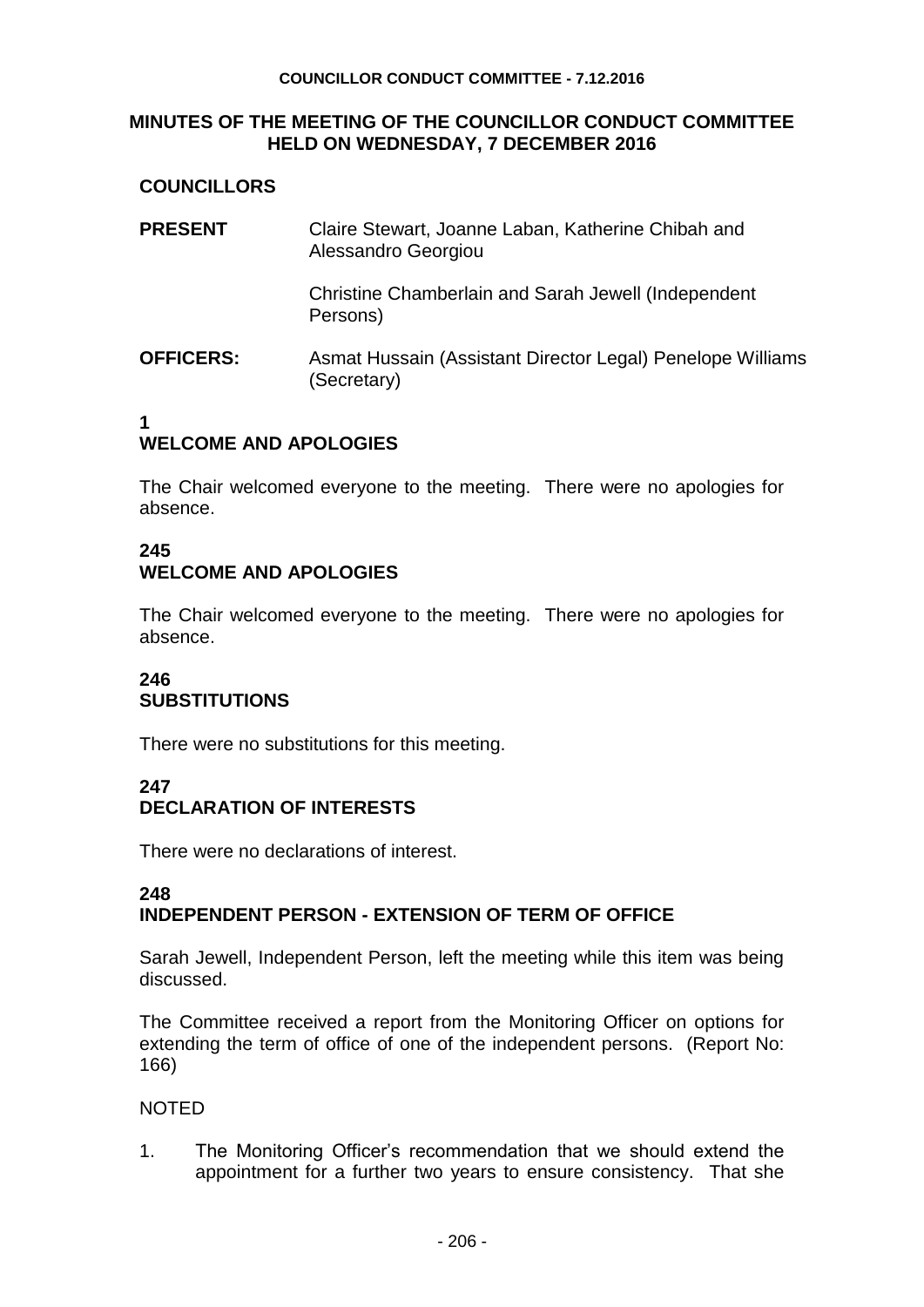#### **COUNCILLOR CONDUCT COMMITTEE - 7.12.2016**

valued the input, guidance and support that she had received and felt that it would be a benefit to the Council to extend the appointment.

- 2. The committee had no objections.
- 3. Sarah Jewell had indicated her willingness to continue.

**AGREED** to recommend that Council extend the term of appointment of Sarah Jewell (Independent Person) whose current term of office came to an end on 8 October 2016 by two years to 8 October 2018.

Sarah Jewell returned to the meeting.

#### **249 UPDATE ON COMPLAINTS RECEIVED**

The Committee received a report from the Monitoring Officer on a complaint that she had received from Councillor Neville about Councillor Erbil. (Report No: 167)

## NOTED

- 1. The part of the complaint concerning the first offence committed by Councillor Erbil, was set aside as it was felt that too much time had passed since the incident had occurred.
- 2. The rules of natural justice applied.
- 3. Even though the matters had been dealt with by the Courts, it was felt that the Councillor Conduct Committee should have the opportunity to consider the complaint, hear the representations from both the complainer and the complained against, to decide whether the councillor had breached the Council's Code of Conduct and whether any sanctions should be imposed.
- 4. The advice of Christine Chamberlain, Independent Person that the earlier matter should be set aside, but that the second matter of the two more recent offences and the misleading statement should be considered at a hearing of the committee.
- 5. The matter had previously been dealt with by the Labour Party's own internal complaints procedure.
- 6. Following a discussion, and consideration of the eligibility criteria for complaints as set out in paragraph 3.2 of the Council's procedure for handling complaints, the committee agreed that a hearing should be held.

**AGREED** that a hearing should be arranged to consider the complaint. A date would be found in the New Year.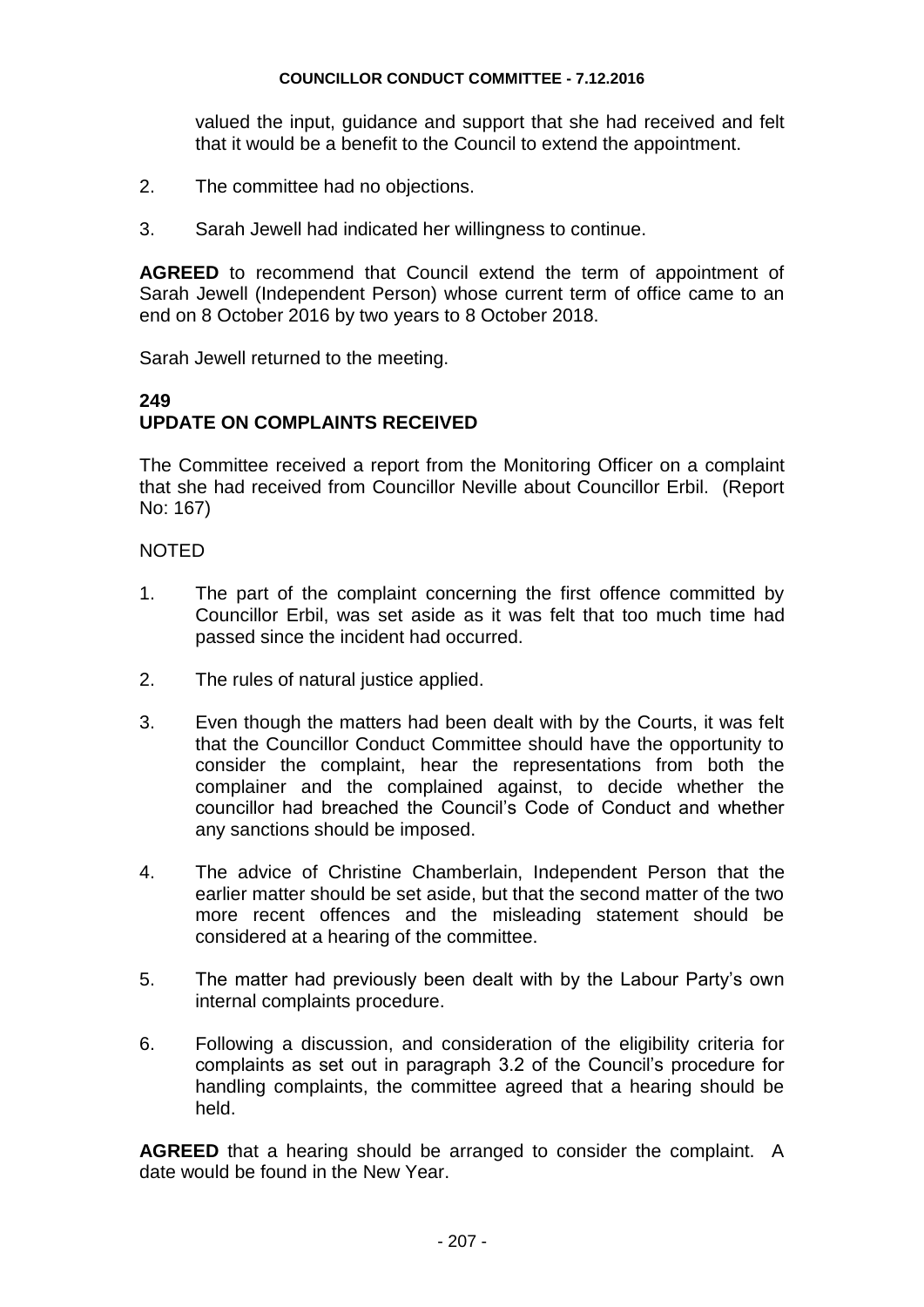The Monitoring Officer reported on the other complaints under consideration.

**Complaint 1** – the Monitoring Officer had received a complaint, from 50 people against 38 members of the majority group, in regard to their behaviour at the Council meeting held on 21 September 2016.

Two of the original 50 signatories to the complaint had subsequently contacted the Monitoring Officer independently to advise her that, although they had attended a meeting concerning the complaint, they had not signed the complaint letter.

The Monitoring Officer reported that she had considered the complaint with one of the Independent Persons, Sarah Jewell, and had decided that it did not meet the criteria for eligibility as set out in Paragraph 3.2 of the Procedure for Handling Complaints. She had decided that as legal action was also under way, and it would be more appropriate for the complaints to be dealt with under another complaint procedure as they did not relate to members. In this case there was no right of appeal against the Monitoring Officer decision.

**Complaint 2** – This complaint, received from a member of the public against Councillor Anderson, was subject to a live investigation and was being considered by external lawyers.

**Complaint 3** – This complaint, received from Councillor Neville regarding Councillor Chibbah, was still being considered by the Monitoring Officer.

**Complaint 4** – This complaint, from a member of the public against Councillor Erbil, was being considered in consultation with one of the Independent Persons.

The Monitoring Officer thanked the independent persons for their outstanding help in assisting her in these matters.

A further update would be provided at the next meeting.

## **250 MINUTES OF THE PREVIOUS MEETING**

The minutes of the meeting held on 10 October 2016 were received and agreed as a correct record.

## **251 WORK PROGRAMME 2016/17**

The Committee considered the work programme for 2016/17.

NOTED